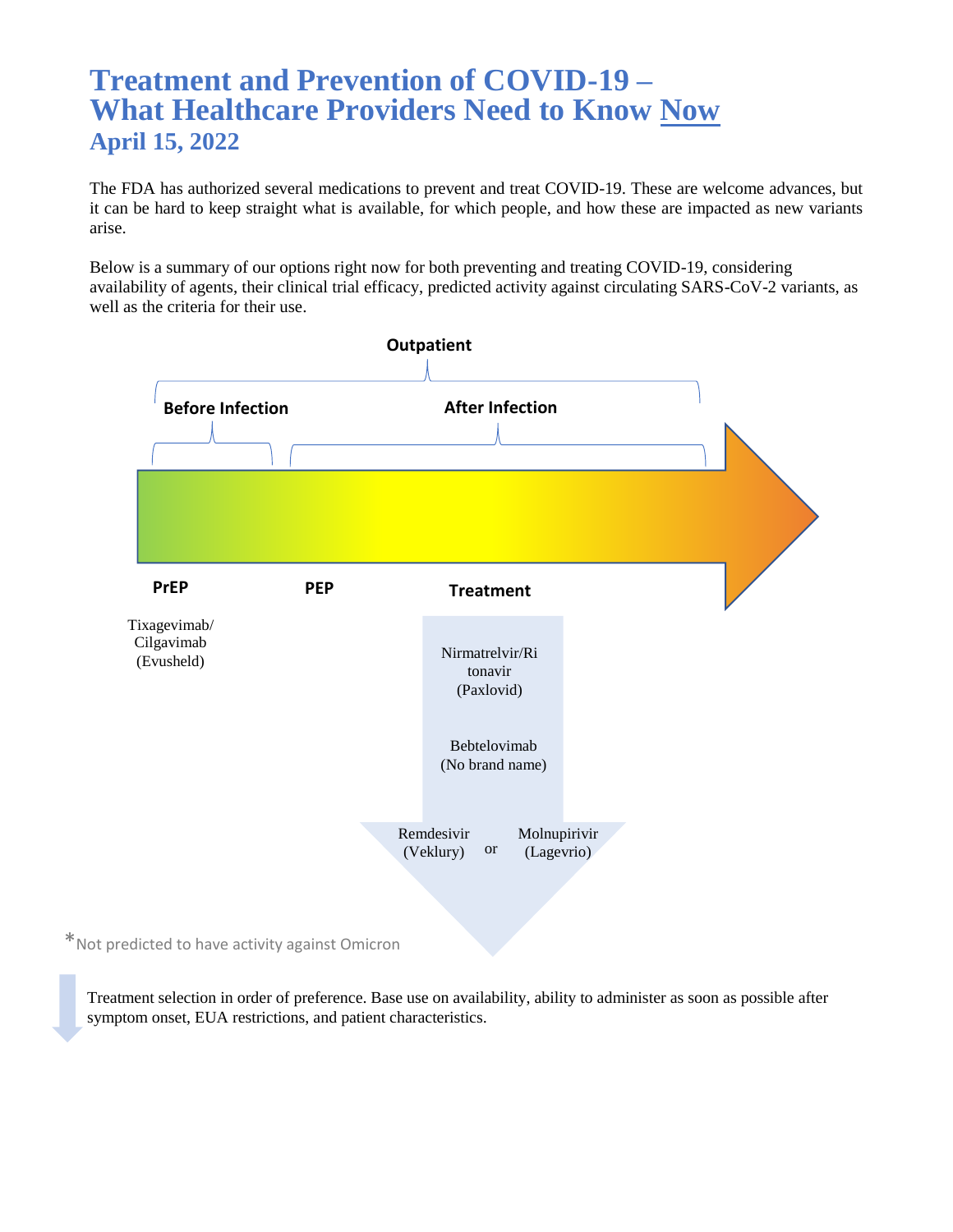# **Agents to PREVENT COVID-19**

#### **Pre-Exposure Prophylaxis (PrEP)**

**Why:** PrEP is administered to those without known or suspected COVID-19 who are unlikely to respond to vaccination or have a medical contraindication to vaccination to prevent them from becoming infected or developing severe disease, if they do.

**What: Tixagevimab/Cilgavimab (Evusheld**), a combination monoclonal antibody, is the only agent authorized for COVID-19 PrEP. It is administered intramuscularly as two separate gluteal injections.

Due to a decrease in the neutralizing activity of tixagevimab/cilgavimab against the Omicron sub-variants the initial dose was increased from 150 mg of each component to 300 mg of each component. Patients who who have already received the previously authorized initial dose (150 mg of tixagevimab and 150 mg of cilgavimab) **should receive an additional dose as soon as possible, with the dose based on the following criteria:** 

- If the patient received their initial dose  $\leq$  3 months ago, the patient should receive a dose of 150 mg of tixagevimab and 150 mg of cilgavimab.
- If the patient received their initial dose  $> 3$  months ago, the patient should receive a dose of 300 mg of tixagevimab and 300 mg of cilgavimab.

Expert opinion is that COVID-19 vaccination can be administered 14 days after tixagevimab/cilgavimab injection.

#### **Who:**

#### **Inclusion** (All must be met)

- Age ≥12 years and ≥40 kg
- Not currently known or suspected to be infected with SARS-CoV-2
- No known recent exposure to an individual infected with SARS-CoV-2
- Has completed a primary vaccine series at least 2 weeks prior to administration OR is unable to due to a contraindication
- No known positive COVID-19 Spike IgG antibody test within the past 60 days
- Meets A or B:

#### **A**

**Not COVID-19 vaccinated** due to a history of severe adverse reaction and/or allergy to the vaccine(s) or their components AND is:

- Age  $\geq$ 70, or
- BMI > 40, or
- Has Severe Chronic Lung Disease, or
- Has **Immunocompromise** (see definition) regardless of vaccine status

*Vaccinated = Received at least 2 doses of mRNA vaccine with last vaccine dose (primary or booster) being within last 6 months*

#### **B**

**Unlikely to mount an adequate immune response** to COVID-19 vaccination due to **Immunocompromise** (see definition below) regardless of vaccine status.

#### **Notes**

- Spike IgG antibody testing is not required, but:
- If negative following vaccination (for those vaccinated), patient should be prioritized for treatment
- If positive within the past 60 days, PrEP should not be ordered. Spike IgG positivity prior to 60 days is permissible if criteria otherwise met as durability of responses may be blunted.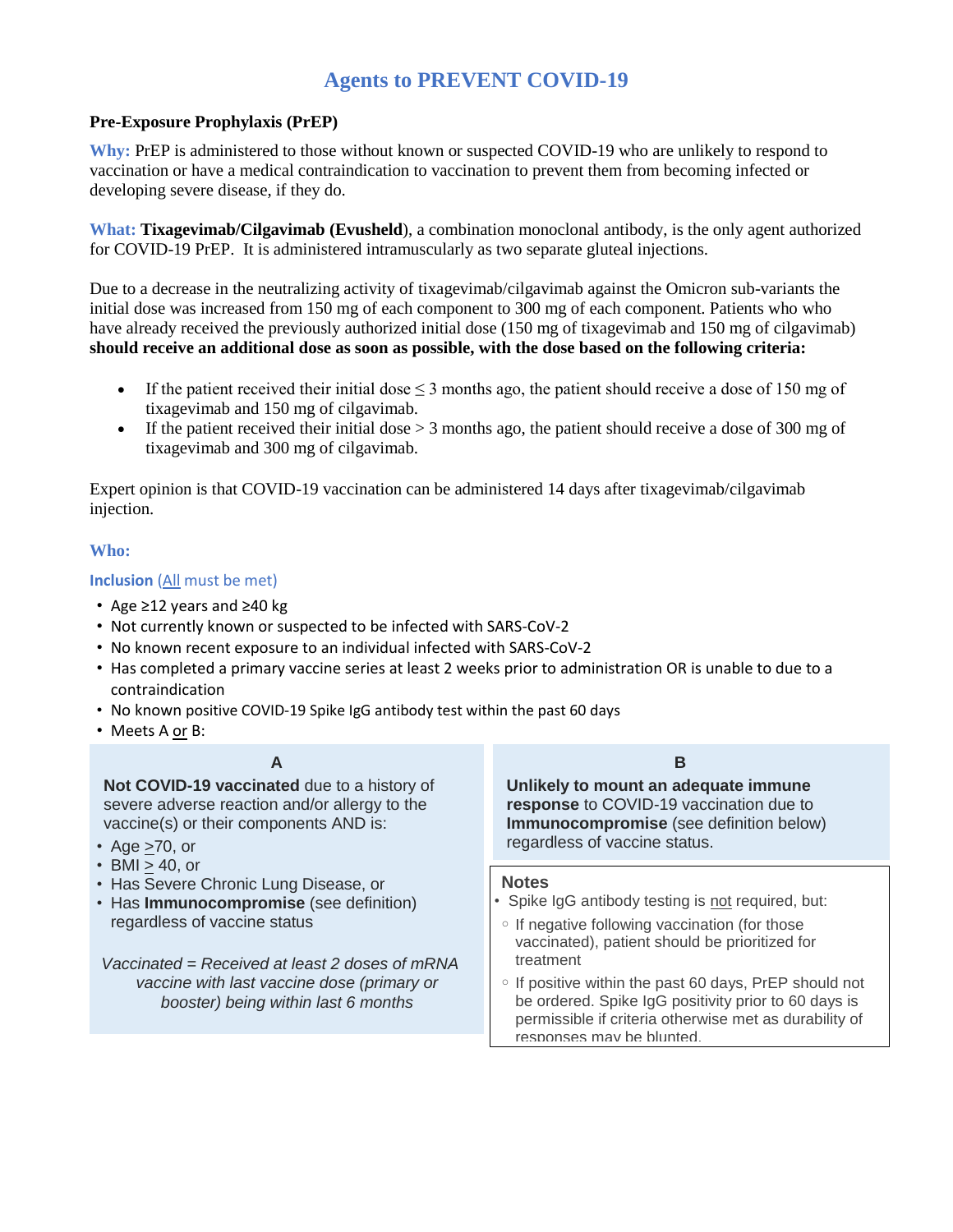#### **Immunocompromised**

- Active treatment for solid tumor and hematologic malignancies
- Receipt of solid-organ transplant and taking immunosuppressive therapy
- Receipt of chimeric antigen receptor (CAR)-T-cell or hematopoietic stem cell transplant (within 2 years of transplantation or taking immunosuppression therapy)
- Moderate or severe primary immunodeficiency (e.g., DiGeorge syndrome, Wiskott-Aldrich syndrome)
- Advanced or untreated HIV infection (people with HIV and CD4 cell counts <200/mm3, history of an AIDS-defining illness without immune reconstitution, or clinical manifestations of symptomatic HIV)
- Active treatment with high-dose corticosteroids (i.e., ≥20 mg prednisone or equivalent per day when administered for ≥2 weeks), alkylating agents, antimetabolites, transplant-related immunosuppressive drugs, cancer chemotherapeutic agents classified as severely immunosuppressive, tumor-necrosis (TNF) blockers, and other biologic agents that are immunosuppressive or immunomodulatory (e.g., B-cell depleting agents)
- Active CLL not in remission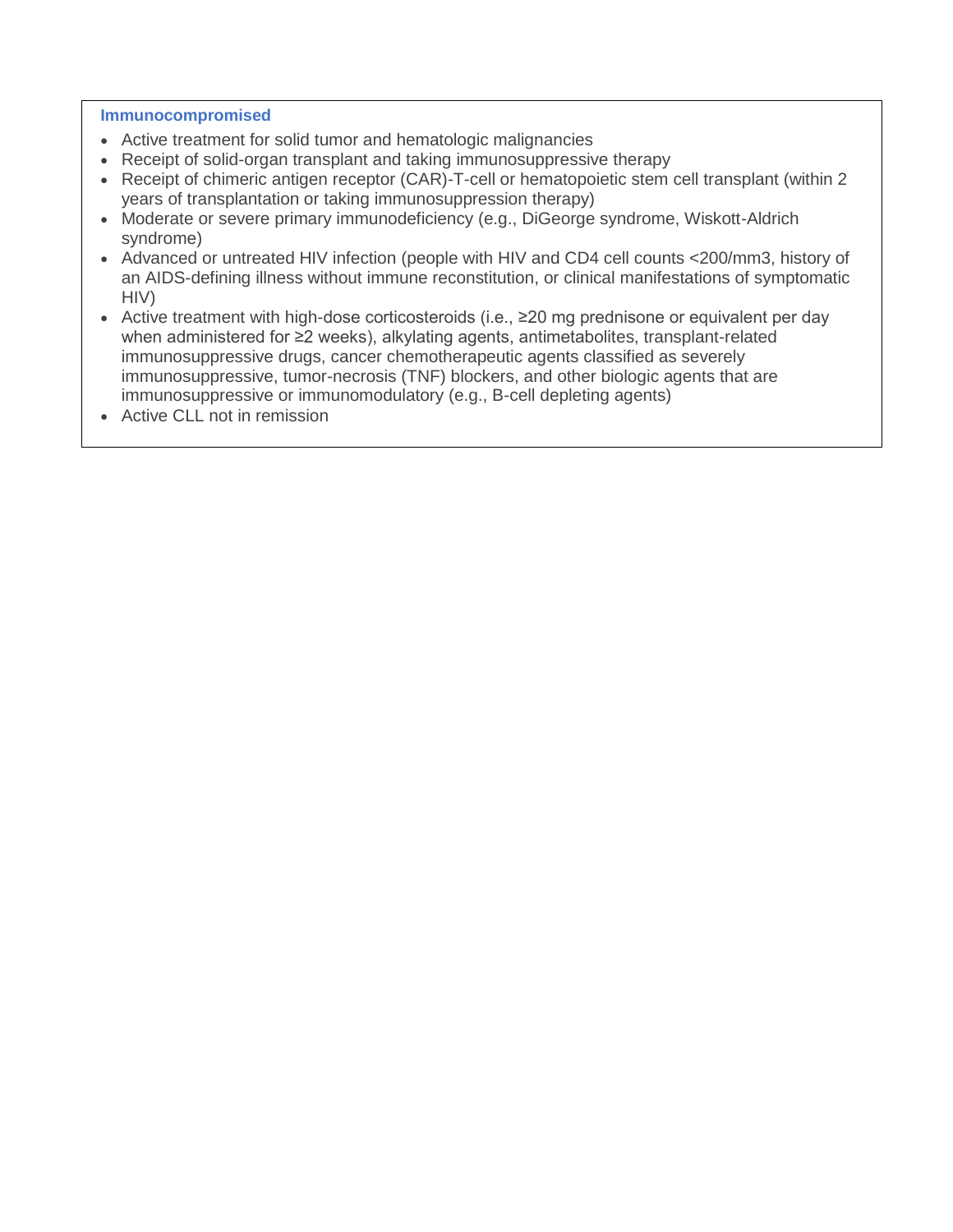### **Post-Exposure Prophylaxis (PEP)**

**Why:** PEP is administered to those with an exposure someone with known COVID-19 to prevent infection or to or developing severe disease, if they do.

**What:** At present, there is no agent authorized for use as PEP.

**Who:** Given no predicted active agent, **PEP is NOT being currently offered.**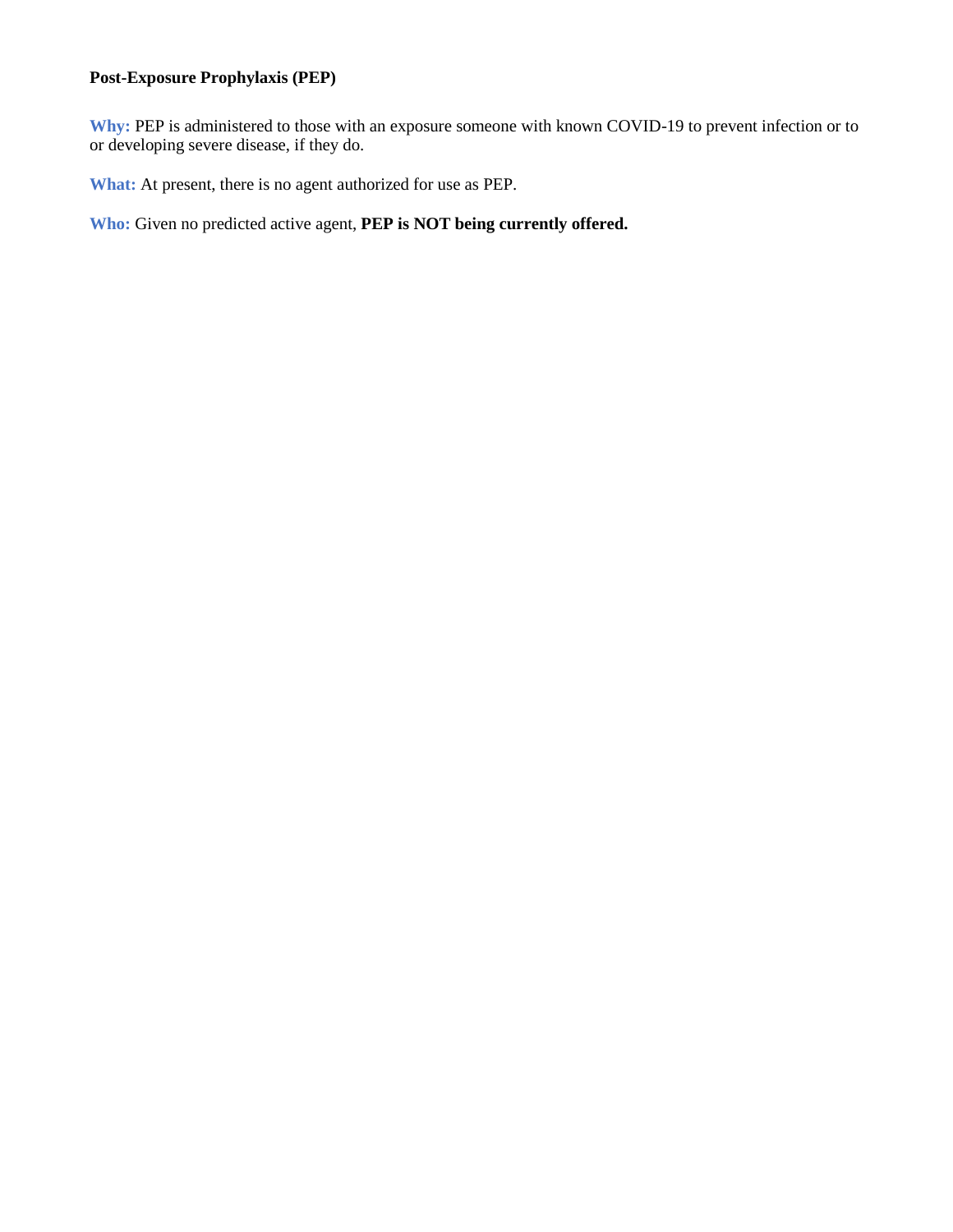# **Agents to TREAT Early COVID-19**

**Why:** Early treatment of COVID-19 aims to prevent disease progression in those at risk for severe COVID-19.

**What:** Agents available as early COVID-19 therapeutics:

**Nirmatrelvir/Ritonavir (Paxlovid**) is an oral protease inhibitor combined with a cytochrome P450 inhibitor administered as three tablets twice a day for 5 days. The drug is expected to be active across SARS-CoV-2 variants. Potential drug-drug interactions need to be considered when used. A brief guide to the pharmacology of this agent and drug interactions can be found [here.](https://unchcs.intranet.unchealthcare.org/COVID19ResourcesandNews/Documents/TreatmentGuidelines/Paxlovid_Resources.pdf)

→ Paxlovid is the recommended first line agent for outpatients with symptomatic COVID-19 who meet **treatment criteria and are not taking a concomitant medication that could not be held if there is a potential for a major drug-drug interaction.**

**Bebtelovimab** is a monoclonal antibody with activity against Omicron (BA.1 and BA.2) and Delta variants administered as an intravenous push.

 **Bebtolevomab is recommended for those who cannot take Paxlovid (e.g., due to serious drug-drug interactions that cannot be managed).**

**Molnupriavir (Lagevrio)** is an oral antiviral administered as 4 tablets twice a day for 5 days. The drug has restrictions on use including pediatrics and pregnancy. Molnupirivir is expected to be active across SARS-CoV-2 variants.

 $\rightarrow$  Molnupirivir can be used as an alternative when Paxlovid or Bebtelovimab are not options.

**Remdesivir (Veklury)** is a parenteral antiviral that is FDA approved for the treatment of certain inpatients with COVID-19. Off-label use for early COVID-19 can be considered given results of clinical trial in which outpatients with COVID-19 received 3 days of drug intravenously. The drug is expected to be active across SARS-CoV-2 variants. As it requires 3 consecutive days of intravenous administration and is a commercial product the cost of which can be billed to patients, Remdesivir should be reserved for use when Paxlovid or monoclonals are indicated but not available or appropriate. In cases where an oral agent is preferred over a 3 day infusion, Molnupirivir (below) may be considered instead of Remdesivir.

 $\rightarrow$  Remdesivir can be used as an alternative when Paxlovid or Bebtelovimab are not options. In choosing **between Remdesivir and Molupirivir the time from symptom onset to treatment should be considered as data suggest sooner administration increases efficacy. In addition, there are infusion center capacity and patient cost issues associated with Remdesivir that should be considered.**

Note:

**Sotrovimab (Xevudy)** is a monoclonal antibody with activity against the Omicron BA.1 and BA.1.1 and Delta variants intravenously administered over ~30 minutes. In vitro studies indicate that Sotrovimab may have reduced activity against the Omicron subvariant BA.2 and therefore, its supply has been limited by the Federal government.

**Casrivimab/Imdevimab (Regen-CoV)** and **Bamlanivimab/Etesevimab**, are not predicted to be fully active against the Omicron variant and are no longer being administered.